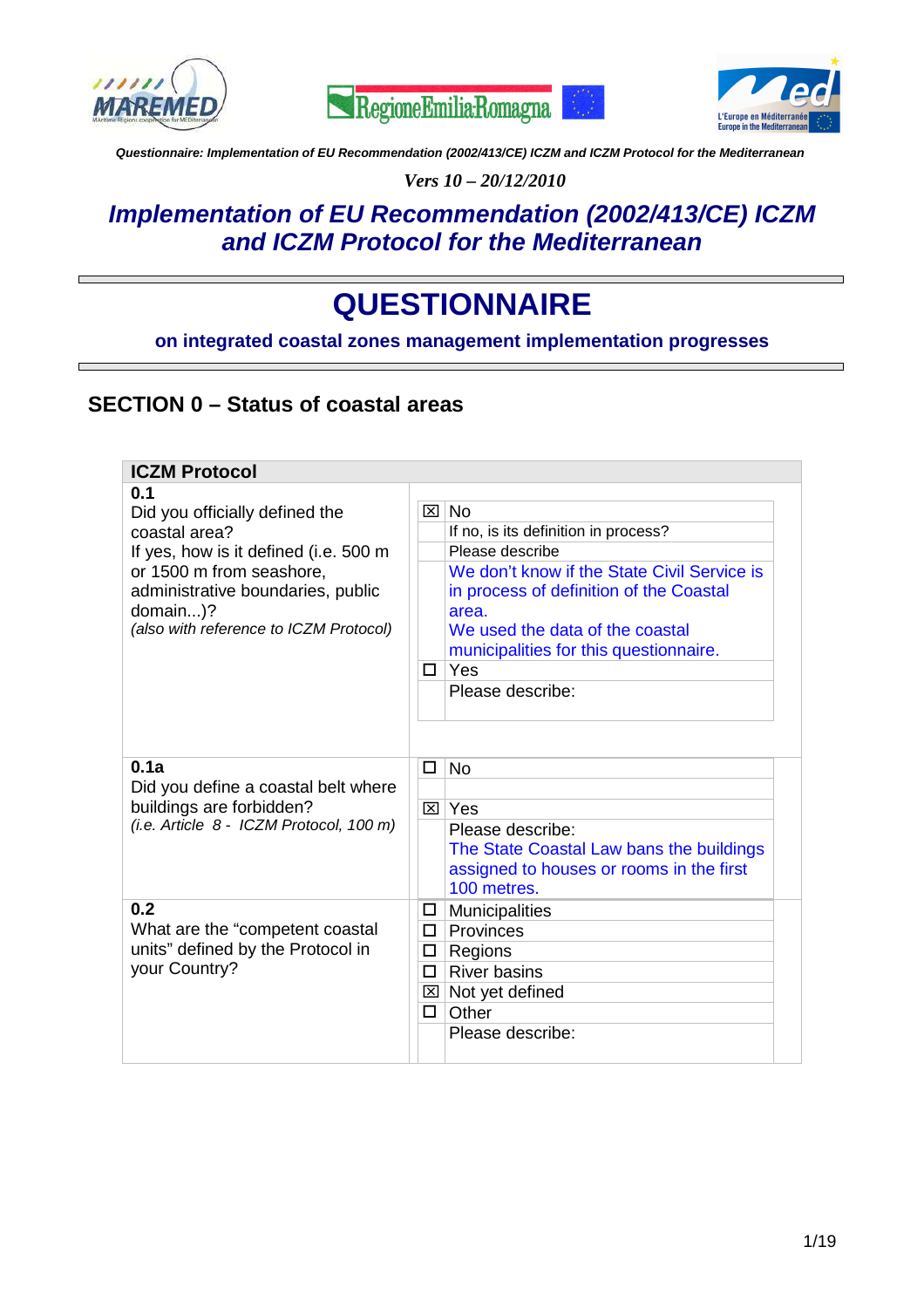





| <b>Coastal system</b>                                                                                 |                                                                                                                                |
|-------------------------------------------------------------------------------------------------------|--------------------------------------------------------------------------------------------------------------------------------|
| 0.3                                                                                                   |                                                                                                                                |
| How many kilometres of your coast<br>are in erosion?                                                  | Overall extension of coastal stretches in<br>erosion (km): 14 Km.                                                              |
|                                                                                                       | Total extension of the regional coast:<br>(Km) 252 Km.                                                                         |
| 0.3a                                                                                                  |                                                                                                                                |
| Can you estimate the part of your<br>coast which is threatened by<br>submersion during severe events? | Please give an overall extension or a %<br>related to your coastal zone territory as<br>defined in 01 answer<br>We don't know. |
| 0.3 <sub>b</sub>                                                                                      |                                                                                                                                |
| How is the trend? How is the                                                                          | Stable<br>$\vert x \vert$                                                                                                      |
| erosion phenomena expected to                                                                         | Increase<br>□                                                                                                                  |
| evolve in next years?                                                                                 | $\Box$<br>Decrease                                                                                                             |
| 0.4                                                                                                   | $\boxtimes$ State                                                                                                              |
| Who is in charge of the coastal                                                                       | $\Box$<br>Region                                                                                                               |
| defence (region, local authorities,                                                                   | Municipality<br>$\Box$                                                                                                         |
| State)?                                                                                               | Other authority<br>$\Box$                                                                                                      |
|                                                                                                       | Please describe:                                                                                                               |
|                                                                                                       |                                                                                                                                |
| 0.4a                                                                                                  |                                                                                                                                |
| How much is it spent for the                                                                          | Please give an overall indication of                                                                                           |
| regional coastal defence every                                                                        | expenses/investment by the subject/s in                                                                                        |
| year?                                                                                                 | charge                                                                                                                         |
|                                                                                                       | The investment in the coastal defence by                                                                                       |
|                                                                                                       | the State Civil Service is not noteworthy.                                                                                     |
|                                                                                                       |                                                                                                                                |
|                                                                                                       |                                                                                                                                |
|                                                                                                       |                                                                                                                                |
| 0.5                                                                                                   |                                                                                                                                |
| How many kilometres of your coast                                                                     | Please indicate the overall extension of                                                                                       |
| are protected by hard defence                                                                         | hard defence structures (Km)                                                                                                   |
| structures?                                                                                           | 3 Km.                                                                                                                          |
|                                                                                                       |                                                                                                                                |
|                                                                                                       |                                                                                                                                |
| 0.6                                                                                                   |                                                                                                                                |
| How many kilometers of your coast                                                                     | Please indicate the overall extension of                                                                                       |
| have been subject to beach                                                                            | nourished beaches (Km)<br>1,5 Km.                                                                                              |
| nourishment in the last 10 years?                                                                     | Please indicate an overall volume of sediment                                                                                  |
|                                                                                                       | brought for beach nourishment in the 10 years<br>period (cubic meters)                                                         |
|                                                                                                       | 146.000 m3                                                                                                                     |
|                                                                                                       |                                                                                                                                |
|                                                                                                       |                                                                                                                                |
|                                                                                                       |                                                                                                                                |
|                                                                                                       |                                                                                                                                |
| <b>Environmental system</b>                                                                           |                                                                                                                                |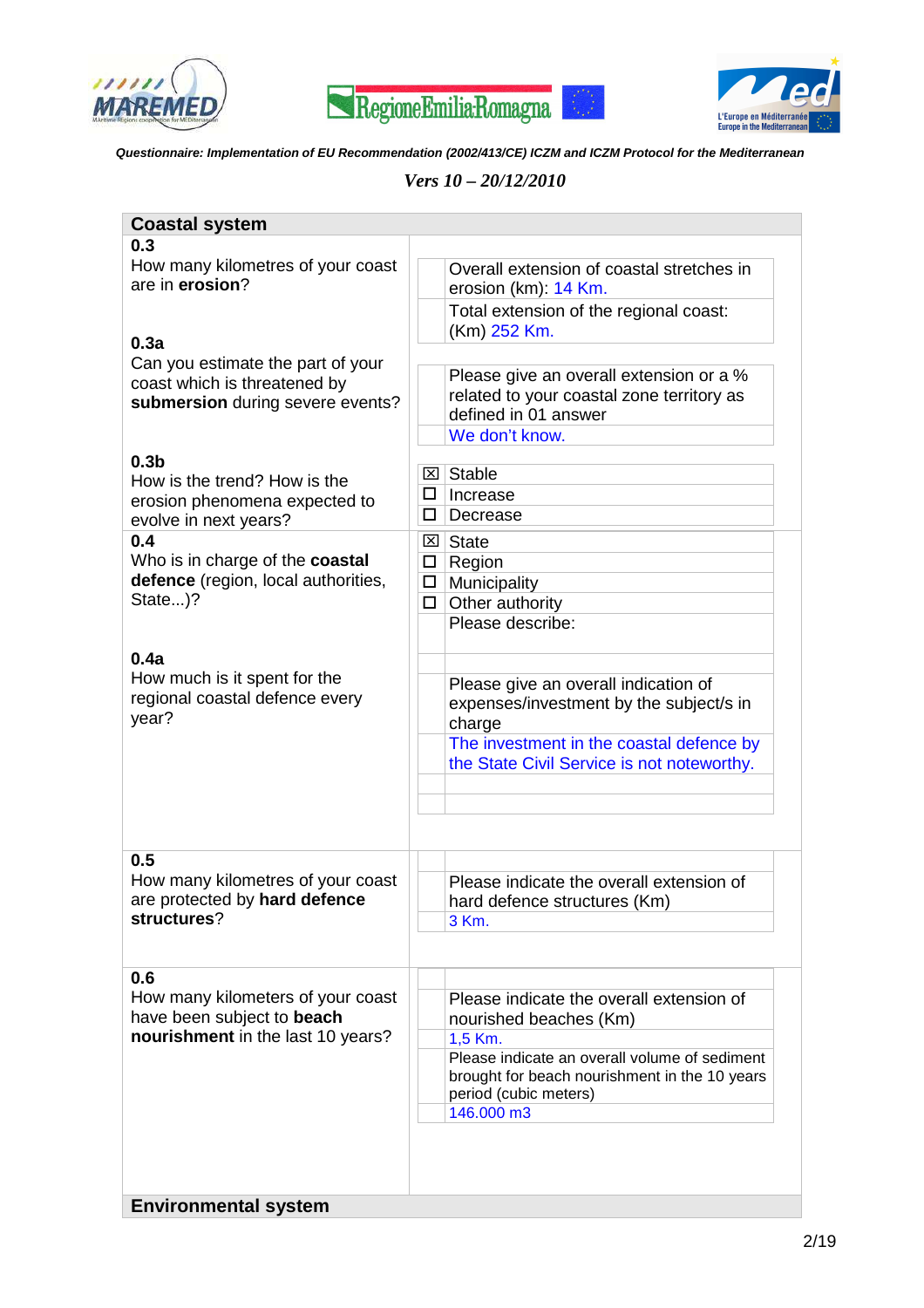





|                                                                                                                                                    |                                                | Vers $10 - 20/12/2010$                                                                                                                                                                                                                                                                                                                                    |
|----------------------------------------------------------------------------------------------------------------------------------------------------|------------------------------------------------|-----------------------------------------------------------------------------------------------------------------------------------------------------------------------------------------------------------------------------------------------------------------------------------------------------------------------------------------------------------|
| 0.7<br>How many km of your coastal area<br>are classified protected area?                                                                          |                                                | Please indicate the overall extension (Km)<br>76 Km.                                                                                                                                                                                                                                                                                                      |
| 0.8<br>How many km of your coastal area<br>are classified as SIC and/or ZPS?                                                                       |                                                | Please indicate the overall extension (Km)<br>76 Km.                                                                                                                                                                                                                                                                                                      |
| 0.9<br>Are there marine protected<br>areas?<br>0.9a<br>Do you have maps, atlases,<br>websites or other similar tools of<br>marine protected areas? | <b>NO</b><br>□<br>⊠ YES<br><b>NO</b><br>□<br>⊠ | Please briefly describe location, name<br>extension and who is charge of its<br>management<br>Franja Litoral Sumergida de la Región de<br>Murcia.<br><b>Medio Marino.</b><br>The charge of its management depends<br>on the Ministry of Agriuculture and Water<br>in the Autonomous Region of Murcia.<br>YES (please give references)<br>www.sitmurcia.es |
| <b>Climate Change</b>                                                                                                                              |                                                |                                                                                                                                                                                                                                                                                                                                                           |
| 0.10<br>How is climate change affecting the<br>costal system?                                                                                      |                                                | Please specify<br>We don't know.                                                                                                                                                                                                                                                                                                                          |
| 0.11<br>What is doing your Administration<br>concerning coastal areas<br>adaptation to climate change?                                             |                                                | Please describe<br>We don't know.                                                                                                                                                                                                                                                                                                                         |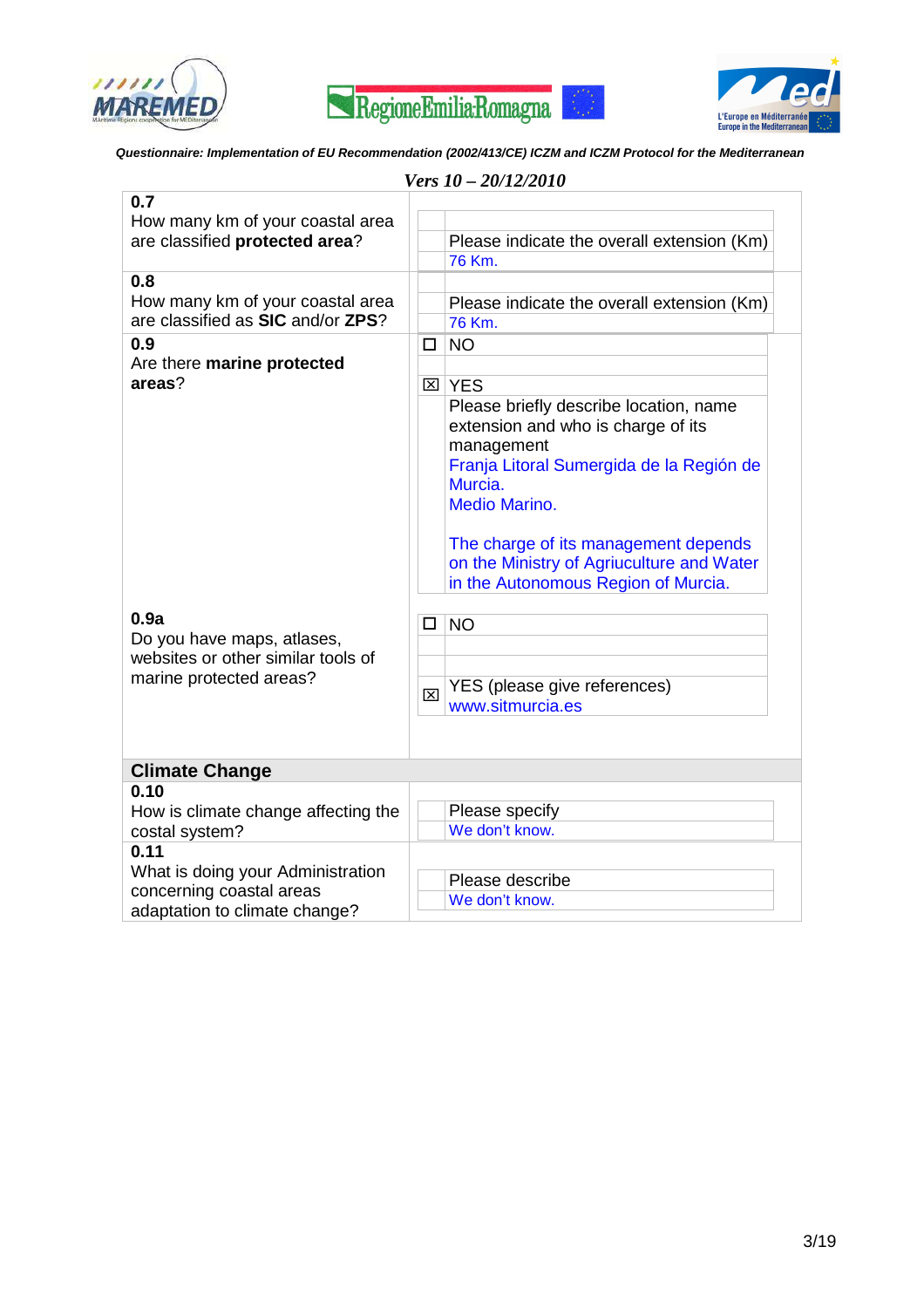





| <b>Human activities</b>                                                        |        |                                                                                                                                                                       |
|--------------------------------------------------------------------------------|--------|-----------------------------------------------------------------------------------------------------------------------------------------------------------------------|
| 0.12                                                                           |        | $\boxtimes$ tourism                                                                                                                                                   |
| What are the main human activities                                             | $\Box$ | Industry                                                                                                                                                              |
| in the coastal area in terms of                                                | 図      | Agriculture                                                                                                                                                           |
| economic value and /or                                                         | $\Box$ | fishing                                                                                                                                                               |
| environmental impact?                                                          | $\Box$ | aquaculture                                                                                                                                                           |
|                                                                                |        | $\boxtimes$ Maritime transports                                                                                                                                       |
|                                                                                | □.     | Energy                                                                                                                                                                |
|                                                                                |        | ⊠ Other                                                                                                                                                               |
|                                                                                |        | Please indicate:                                                                                                                                                      |
|                                                                                |        | <b>Service Sector</b>                                                                                                                                                 |
|                                                                                |        |                                                                                                                                                                       |
| <b>0.12a</b> Which is the most relevant<br>activity for your regional economy? |        | Please indicate which of the above activity is<br>the more important / prevalent (in terms of<br>economic value and/or environmental impact)<br><b>Service Sector</b> |
| <b>0.12b</b> Are new activities expected                                       |        | Please specify                                                                                                                                                        |
| in the next years or there do the                                              |        | No.                                                                                                                                                                   |
| trends express any relevant<br>change in the current situation?                |        |                                                                                                                                                                       |
| 0.13                                                                           |        | Touristic nº 20                                                                                                                                                       |
| How many harbours are located in<br>the coastal area?                          |        | Commercial nº. 1                                                                                                                                                      |
| 0.13 <sub>b</sub>                                                              |        | Please specify                                                                                                                                                        |
| What is the trend for the future? Is                                           |        | Strategic lines for the organization of                                                                                                                               |
| there any development plan                                                     |        | marina.                                                                                                                                                               |
| involving this sector?                                                         |        |                                                                                                                                                                       |
|                                                                                |        |                                                                                                                                                                       |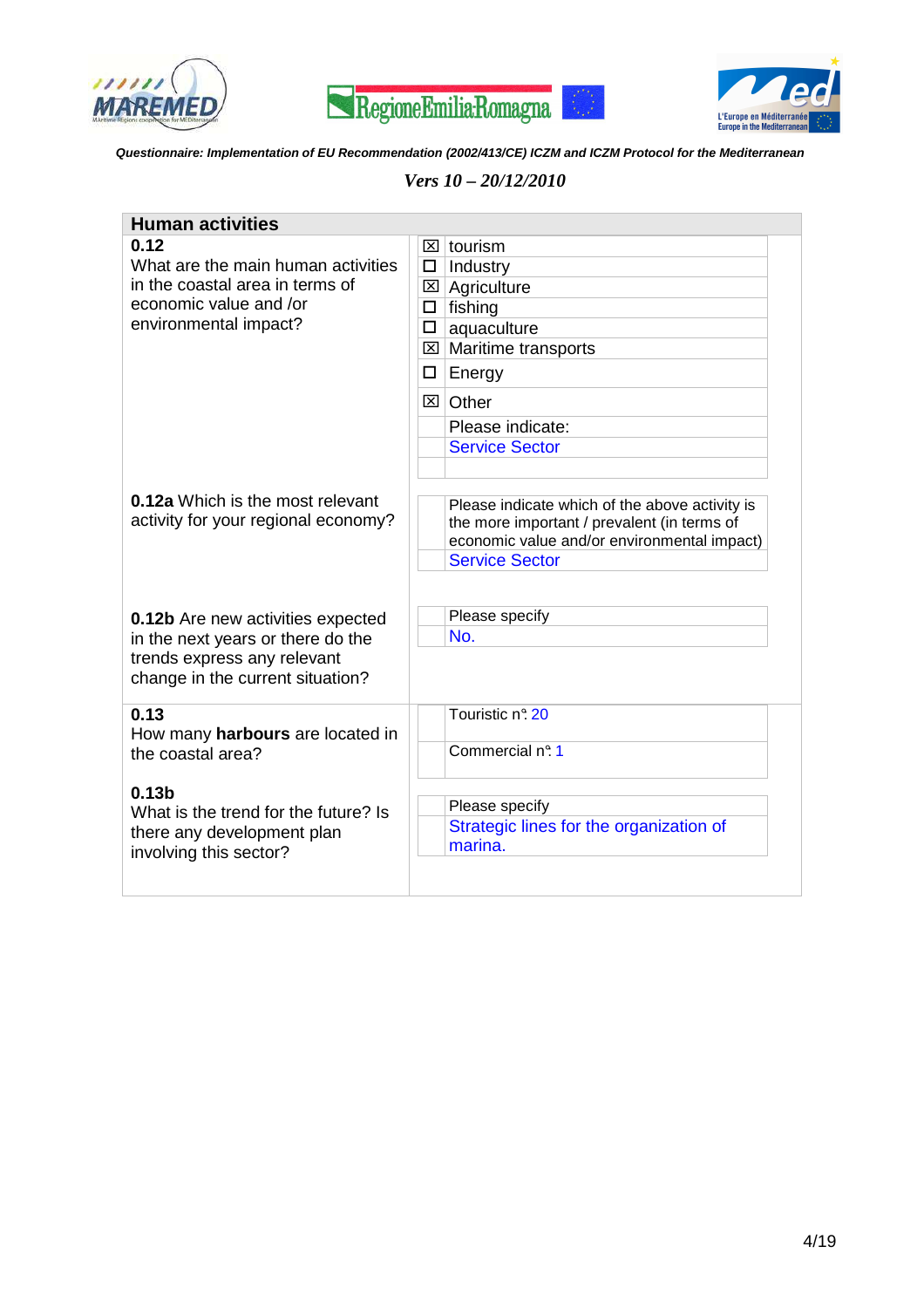





| Vers $10 - 20/12/2010$                                                             |                                                                                                             |  |
|------------------------------------------------------------------------------------|-------------------------------------------------------------------------------------------------------------|--|
| 0.14<br>How much is the sea fishing and                                            | Tons of fishing per year: 3.104 Tn                                                                          |  |
| aquaculture production level per<br>year?                                          | Tons of shellfish per year: 10.850 Tn                                                                       |  |
| 0.14a<br>How much is the GDP of fishing<br>and aquaculture in the region?          | Fishing GDP per year (Euro) 11.143.600 €<br>Fishing GDP per year:<br>(% of total regional GDP) 0,041 %      |  |
|                                                                                    | Shellfish GDP per year (Euro) 43.889.800 €.<br>Shellfish GDP per year:<br>(% of total regional GDP) 0,162%. |  |
| 0.14 <sub>b</sub><br>What is the trend for the future? Is                          | Please specify                                                                                              |  |
| there any development plan<br>involving this sector?                               | The trend is to keep constant.                                                                              |  |
|                                                                                    |                                                                                                             |  |
| 0.15<br>How many are the touristic<br>presences in the coastal area<br>every year? | Touristic yearly presence, N° 1.200.000 p                                                                   |  |
| 0.15a<br>How much is the <b>GDP of coastal</b><br>tourism in the region?           | Touristic GDP per year (Euro) 2.615.300.000.<br>Touristic GDP per year:<br>(% of total regional GDP) 9,68%  |  |
| 0.15 <sub>b</sub>                                                                  | Please specify<br>The trend is a moderate raising.                                                          |  |
| What is the trend for the future? Is<br>there any development plan                 | The Plan of the Tourism director.                                                                           |  |
| involving this sector?                                                             |                                                                                                             |  |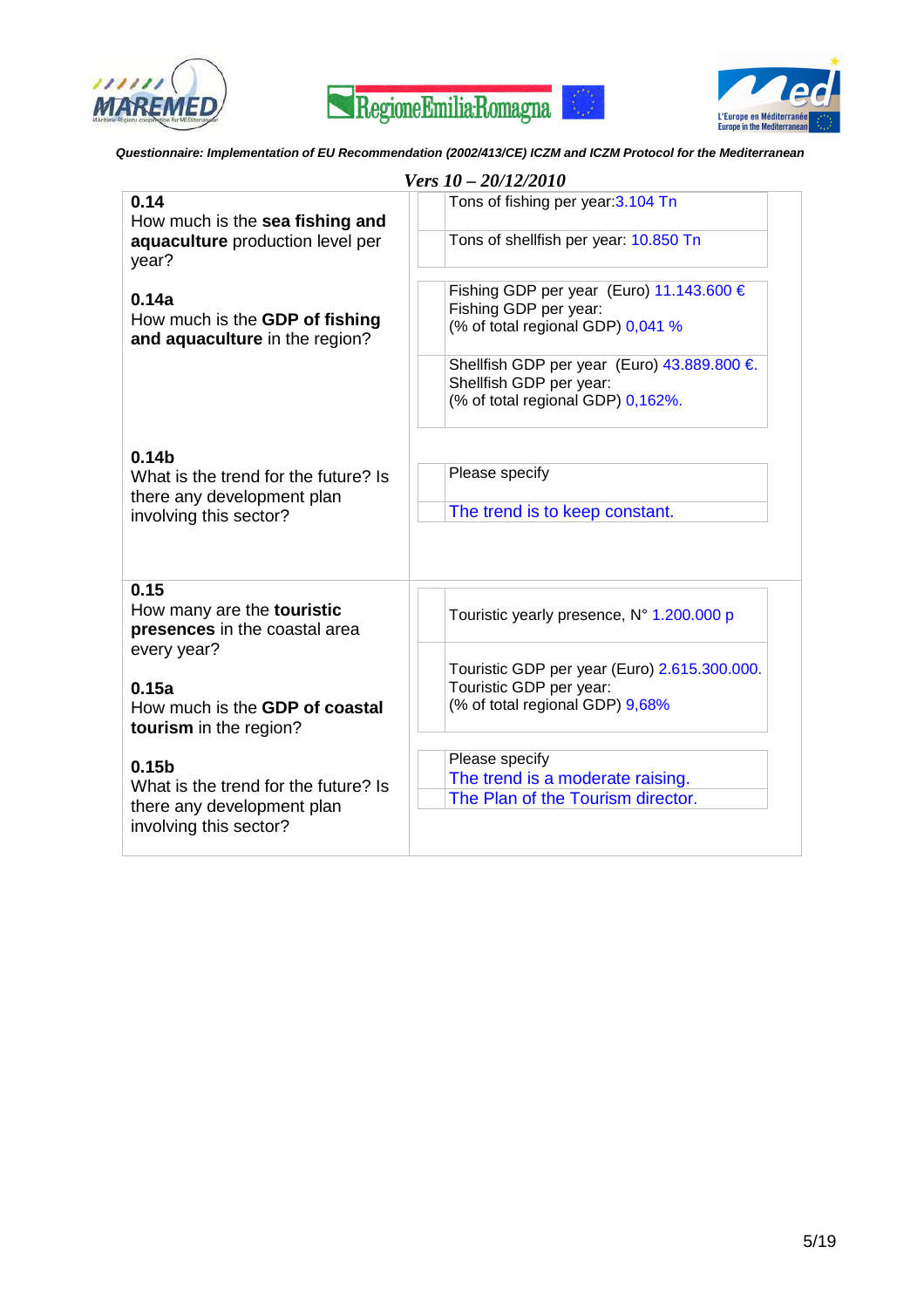





|                                      | $Vers 10 - 20/12/2010$  |                                                  |
|--------------------------------------|-------------------------|--------------------------------------------------|
| 0.16                                 | <b>NO</b><br>п          |                                                  |
| Are there any energy production      |                         |                                                  |
| plants or energy infrastructures in  | $\boxtimes$ YES         |                                                  |
| your coast?                          | Please briefly describe |                                                  |
| How many plants?                     |                         | There is a Regasification Plant and a Oil        |
|                                      |                         | Refinery in the Port in the dock of              |
|                                      |                         | Escombreras in Cartagena.                        |
|                                      |                         |                                                  |
| 0.16a                                | Please specify          |                                                  |
| How many gas terminals are           |                         |                                                  |
| planned?                             |                         |                                                  |
|                                      |                         | There is one, so none in proyect.                |
| 0.16 <sub>b</sub>                    |                         |                                                  |
| What is the trend for the future? Is |                         |                                                  |
| there any development plan           | Please specify          |                                                  |
| involving this sector?               |                         |                                                  |
|                                      | We don't know.          |                                                  |
|                                      |                         |                                                  |
|                                      |                         |                                                  |
|                                      |                         |                                                  |
| 0.17                                 |                         | Please refer to the coastal area definition of   |
| What is the percentage of            |                         | question 01, or to the municipality territory %: |
| urbanized areas in the coastal       | 3,84%                   |                                                  |
|                                      |                         | Please briefly describe:                         |
| zone municipalities?                 |                         | There is a low built-up in the coastal area      |
|                                      | of the municipalities.  |                                                  |
|                                      |                         |                                                  |
|                                      | Please specify          |                                                  |
| 0.17 <sub>b</sub>                    |                         | The trend is to control the urbanization in      |
| What is the trend for the future? Is |                         | the inmediate coastal environment by             |
| there any development plan           |                         | means of the guidelines and the Plan of          |
| involving this sector?               |                         | Urban Planning in coast of the Murcia            |
|                                      |                         |                                                  |
|                                      | Region.                 |                                                  |
|                                      |                         |                                                  |
|                                      |                         |                                                  |
|                                      |                         |                                                  |
| 0.18                                 |                         | Please refer to the coastal area definition of   |
| What is the percentage of land       |                         | question 01, or to the whole municipality        |
| dedicated to agriculture in the      | territory %: 16.45%     |                                                  |
| coastal zone?                        |                         | Please briefly describe:                         |
|                                      |                         | An important part of the municipality            |
|                                      |                         | coastal area is dedicated to a high              |
|                                      | productive agriculture. |                                                  |
|                                      |                         |                                                  |
| 0.18 <sub>b</sub>                    | Please specify          |                                                  |
| What is the trend for the future? Is |                         |                                                  |
| there any development plan           |                         | The trend for the future is a limitation due     |
| involving this sector?               |                         | to the water availability, because the           |
|                                      | basin shows a loss.     |                                                  |
|                                      |                         |                                                  |
|                                      |                         |                                                  |
| <b>Social dimension</b>              |                         |                                                  |
|                                      |                         |                                                  |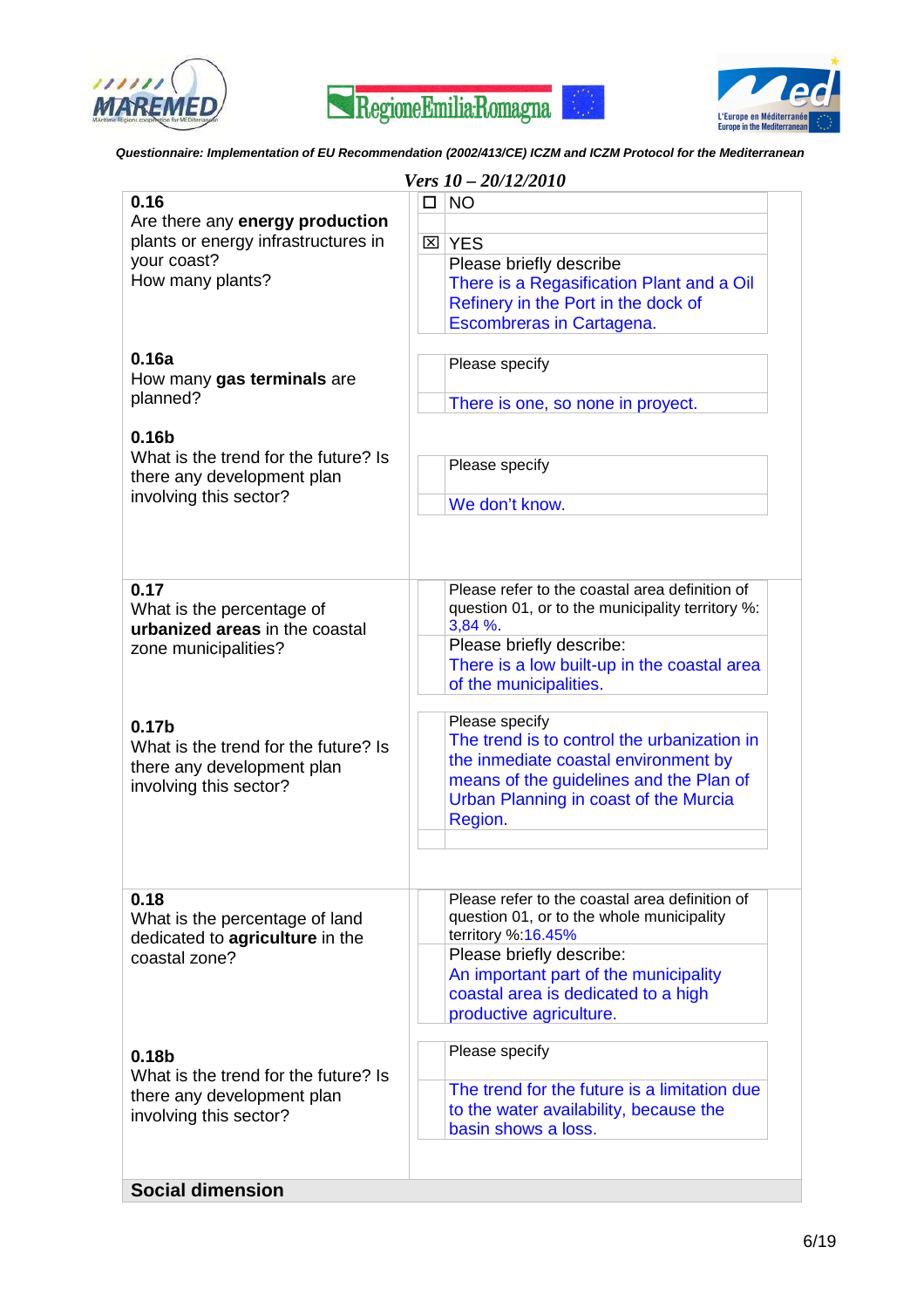





|                                                                                                                  | Vers 10 - 20/12/2010                                                                                       |         |
|------------------------------------------------------------------------------------------------------------------|------------------------------------------------------------------------------------------------------------|---------|
| 0.19                                                                                                             | Total population 401.771 Hab.                                                                              |         |
| How many people live in the<br>coastal area?                                                                     |                                                                                                            |         |
| 0.19 <sub>b</sub>                                                                                                | Men                                                                                                        | 204.519 |
| What is the demographic<br>structure op the coastal                                                              | Women                                                                                                      | 197.252 |
|                                                                                                                  | People < 25 years                                                                                          | 119.036 |
| population?                                                                                                      | People $\div$ 25 - 64 years                                                                                | 227.409 |
|                                                                                                                  | People $> 65$                                                                                              | 55.326  |
|                                                                                                                  | National citizens                                                                                          |         |
|                                                                                                                  | Foreign citizens                                                                                           |         |
|                                                                                                                  |                                                                                                            |         |
| 0.20<br>How many people living in the<br>coastal area are employed?                                              | Total Rate of employment 154.556-- 56%                                                                     |         |
| 0.20 <sub>b</sub>                                                                                                |                                                                                                            |         |
| What is the employees structure?                                                                                 | Men rate of employment                                                                                     | 70,60%  |
|                                                                                                                  | Women rate of employment                                                                                   | 40,12%  |
|                                                                                                                  | Employees < 25 years                                                                                       |         |
|                                                                                                                  | Employees $\div$ 25 - 64 years                                                                             |         |
|                                                                                                                  | National citizens                                                                                          |         |
|                                                                                                                  | Foreign citizens                                                                                           |         |
| 0.21<br>How is the quality of life in the<br>coastal area?                                                       | Please specify<br>(making references to national and European<br>ranking reports)<br>High quality of life. |         |
| 0.21a<br>What is the GDP per capita?                                                                             | Please specify Renta de 8.390,73 € > 8.081€<br>de la Región                                                |         |
| 0.21 <sub>b</sub><br>What is the average price of<br>houses?                                                     | Please specify: ----------                                                                                 |         |
| 0.22<br>Describe the quality of life, the<br>social conditions and the economic<br>situation in the coastal area | Please specify ------------                                                                                |         |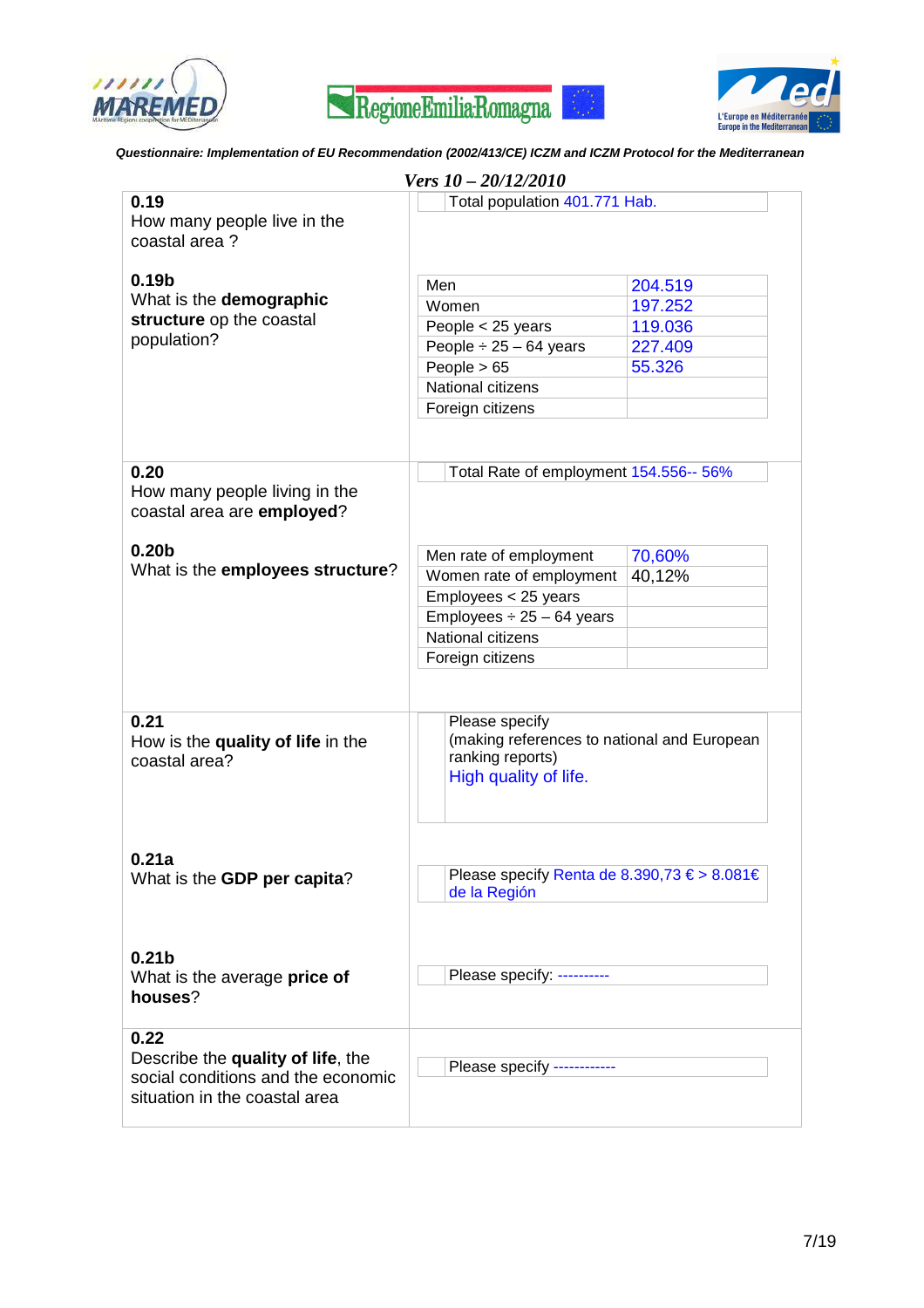





*Vers 10 – 20/12/2010* 

### **SECTION 1 – Summary**

**1.1** - With reference to regional competences / or policies / or knowledge/ please provide a synthesis of initiatives undertaken and progress achieved, that can be led back to ICZM principles and objectives.

Please provide a brief description of Recommendation 2002/413/CE implementation process in your coastal zone.

Please give explicit indication on the chosen strategy and the tool finally/eventually adopted (i.e ICZM Regional Strategy, ICZM Regional Action Plan, other forms…)

The Region of Murcia hasn't begun with the essay for an ICZM strategy, therefore principles and objectives hasn't been defined.

Related to the recommendation 2002/413/CE, the Spanish State edited a GIZC strategy defining strategic and specific objectives and establishing proposals and acting alternatives that hadnt't been totally implemented.

In addition please indicate if your Country (EU member State) has ratified the ICZM Protocol (signed in Madrid January 2008) and, if the case, describe which actions/initiatives have been undertaken following the Protocol ratification.

Spain ratified the ICZM Protocol, the 17<sup>th</sup> of June 2010, but it hasn't been published in the Official State Gazette yet.

### **SECTION 2 – Activities undertaken in order to support ICZM implementation.**

These questions are aimed to deepen some aspects describe in the previous section 1.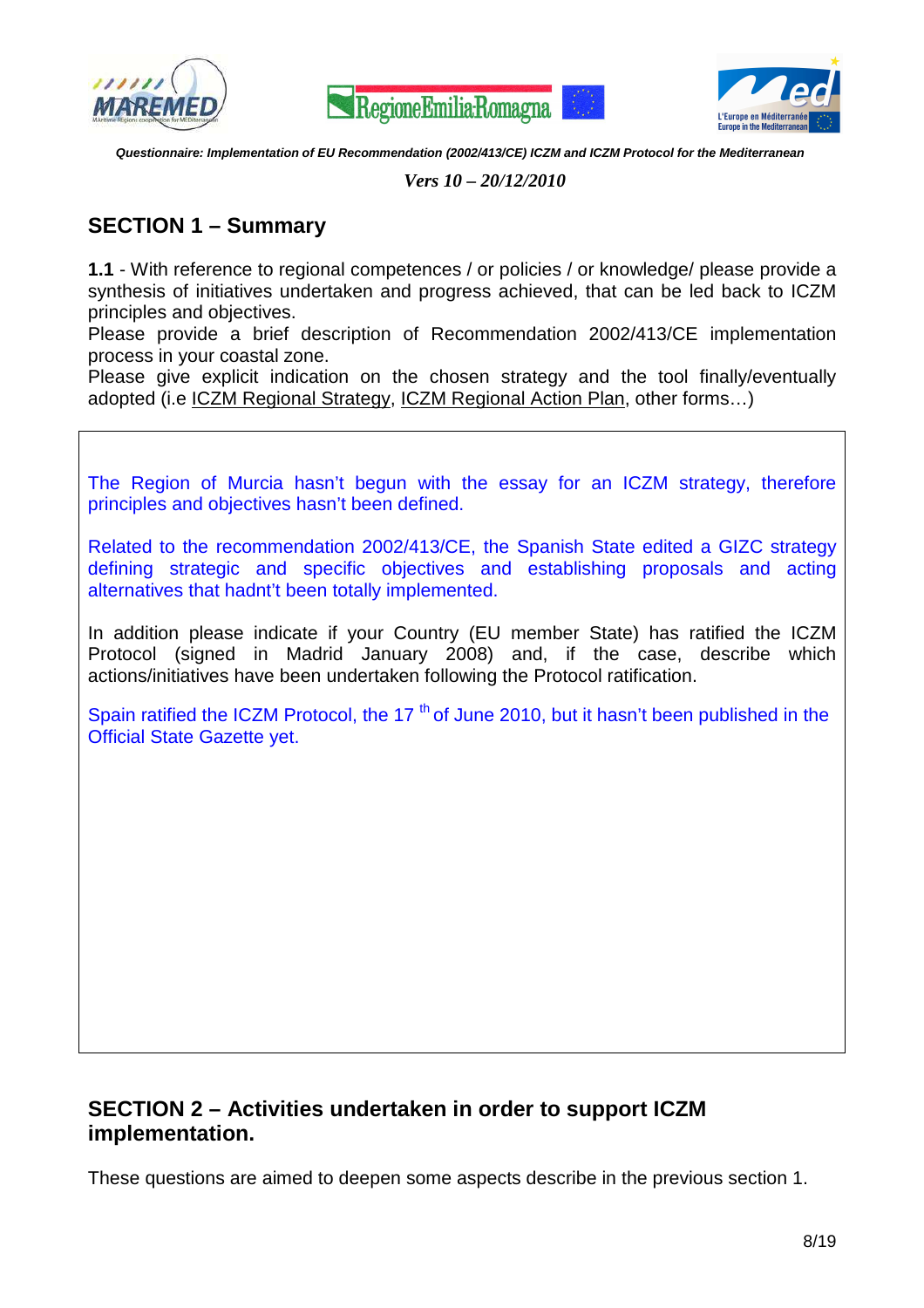





| 2.1<br>Which is the implementation stage<br>of the chosen ICZM strategy?                                                                                                                                                                               | $\boxtimes$ ICZM tool absent<br><b>ICZM</b> tool under preparation<br>□<br>ICZM tool adopted<br>□<br>Year of adoption:                                                                                                   |
|--------------------------------------------------------------------------------------------------------------------------------------------------------------------------------------------------------------------------------------------------------|--------------------------------------------------------------------------------------------------------------------------------------------------------------------------------------------------------------------------|
|                                                                                                                                                                                                                                                        | Other (please specify):<br>$\Box$                                                                                                                                                                                        |
| 2.2<br>What is the main instrument for the<br>ICZM strategy implementation?                                                                                                                                                                            | Law<br>⊠∣<br>Recommendation/Guidelines<br>□<br>Plan / Programme<br>□<br>Other (please specify):<br>□<br>Please specify references for the act:                                                                           |
| 2.3<br>Have difficulties been encountered<br>in the implementation of the ICZM<br>strategy?<br>(very important answer to identify<br>common problems/ messages to be<br>highlighted to EU Commission DG<br>ENV responsible and PAP/RAC<br>responsible) | <b>NO</b><br>□<br>$\boxtimes$ YES<br>please specify: Lack of coordination<br>with the State Civil Service to begin with<br>the implementation.<br>Comments (please highlight eventual problems<br>and/or opportunities): |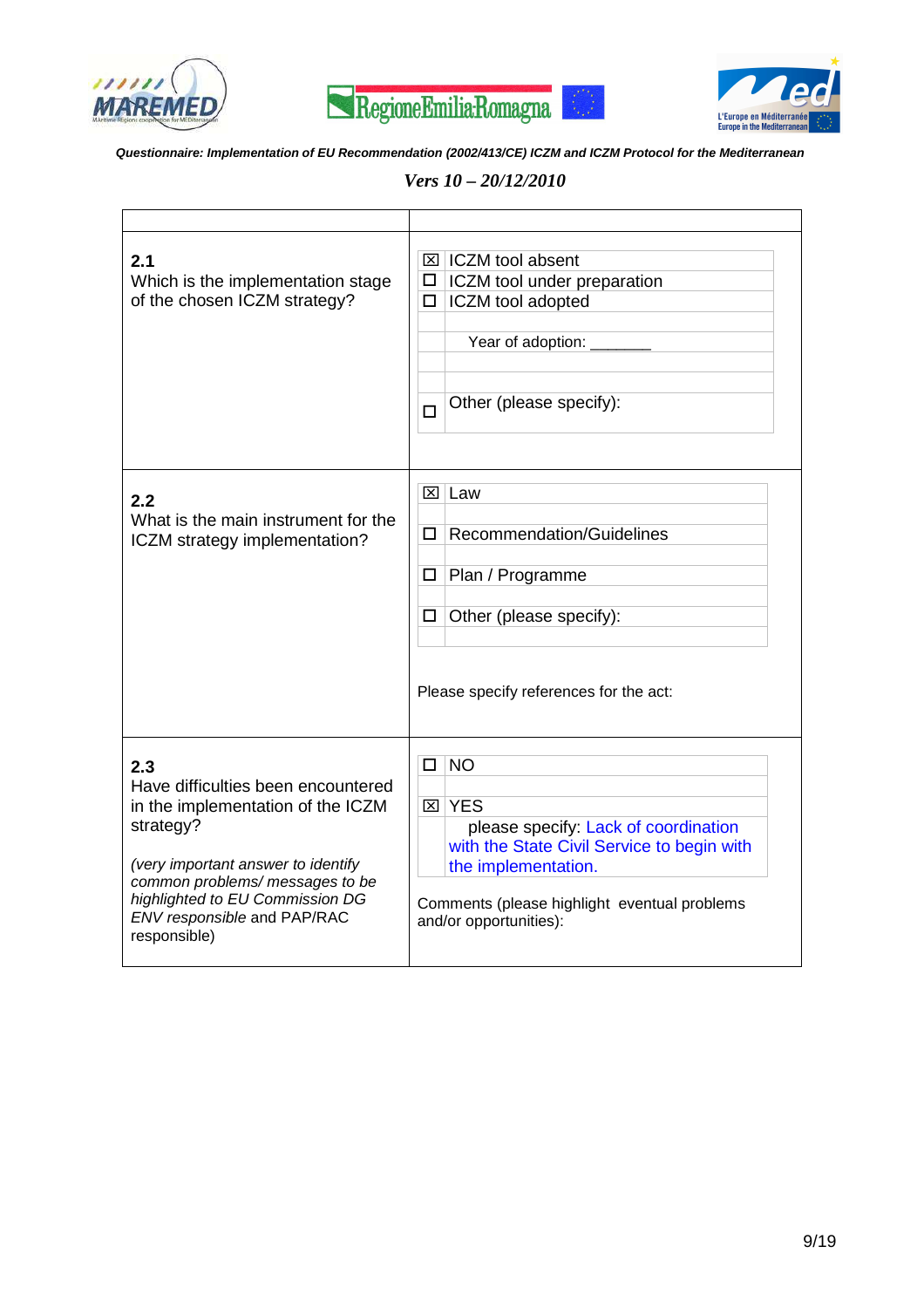





| Vers 10 - 20/12/2010                                                                                                                 |                                                                        |  |
|--------------------------------------------------------------------------------------------------------------------------------------|------------------------------------------------------------------------|--|
|                                                                                                                                      |                                                                        |  |
| 2.4<br>What other types of instruments do<br>you use to implement the ICZM                                                           | Land policies<br>□                                                     |  |
|                                                                                                                                      | <b>Environmental Impact Assessment</b><br>□                            |  |
|                                                                                                                                      | <b>Territorial Impact Assessment</b><br>□                              |  |
|                                                                                                                                      | <b>Economic instruments</b><br>$\Box$                                  |  |
| strategy?                                                                                                                            | Other                                                                  |  |
|                                                                                                                                      | Comments (please highlight eventual problems<br>and/or opportunities): |  |
| 2.5<br>Have new plans or programmes<br>been adopted, in relation to the<br>adopted ICZM strategy?                                    | $\boxtimes$ NO                                                         |  |
|                                                                                                                                      | YES Urban spatial plans<br>□<br>please specify:                        |  |
|                                                                                                                                      | <b>YES Coast development strategy</b><br>□<br>please specify:          |  |
|                                                                                                                                      | YES Sea-use or Off-shore plan<br>$\Box$<br>please specify:             |  |
|                                                                                                                                      | <b>YES Other</b><br>please specify:                                    |  |
|                                                                                                                                      | Comments (please highlight eventual problems<br>and/or opportunities): |  |
| 2.5<br>Have been enhanced existent or<br>developed new coastal information<br>systems (with data needed for<br>ICZM, see Section 0)? | $\boxtimes$ NO<br><b>YES</b> enhanced existent<br>□<br>please specify: |  |
|                                                                                                                                      | <b>YES new created</b><br>◻<br>please specify:                         |  |
|                                                                                                                                      | Comments (please highlight eventual problems<br>and/or opportunities): |  |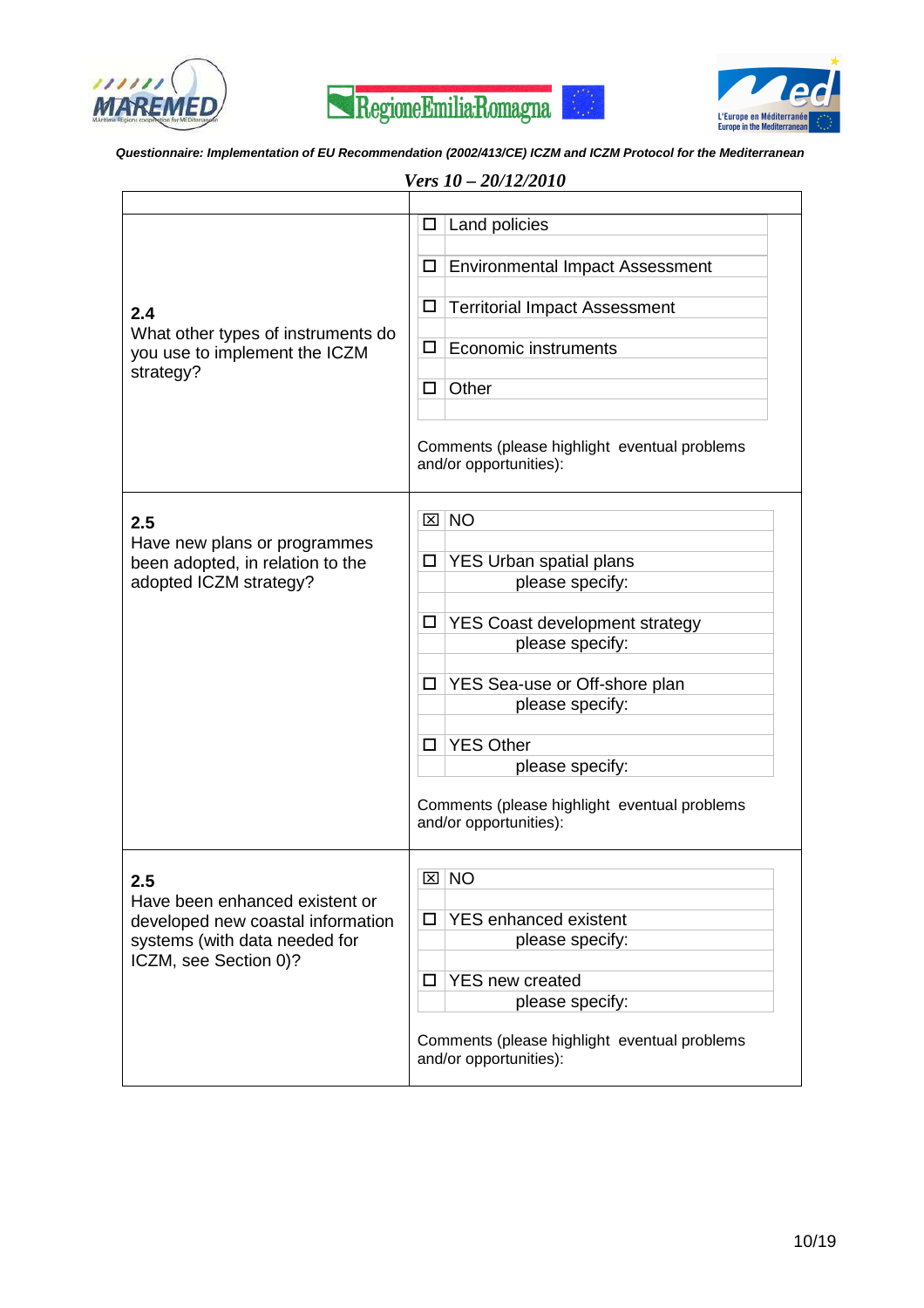





| Vers 10 - 20/12/2010                                                                                                                      |                                                                                                                                                                                                                  |  |
|-------------------------------------------------------------------------------------------------------------------------------------------|------------------------------------------------------------------------------------------------------------------------------------------------------------------------------------------------------------------|--|
| 2.6<br>Have been started pilot projects<br>and/or researchers or studies with<br>references to ICZM?                                      | $\boxtimes$ NO<br><b>YES</b><br>$\Box$<br>please specify:<br>$\Box$ Pilot projects:<br>$\Box$ Researches and studies:<br>$\Box$ Other:<br>Comments (please highlight eventual problems<br>and/or opportunities): |  |
| 2.7<br>Have you done any evaluation on<br>the impact that ICZM Protocol<br>application will have on your<br>coastal area?                 | $\boxtimes$ NO<br>$\Box$ YES<br>please specify:<br>Comments (please highlight eventual problems<br>and/or opportunities):                                                                                        |  |
| 2.8<br>Did you compare ICZM Protocol<br>specifications with your actual<br>ICZM strategy instrument?                                      | $\boxtimes$ NO<br>$\square$ YES<br>please specify:<br>Comments (please highlight eventual problems<br>and/or opportunities):                                                                                     |  |
| 2.9<br>Do you have an example of ICZM<br>strategy instrument to be compared<br>with ICZM Protocol, within<br>MAREMED pilot actions Phase? | $\boxtimes$ NO<br><b>YES</b><br>□<br>please specify:<br>Comments (please highlight eventual problems<br>and/or opportunities):                                                                                   |  |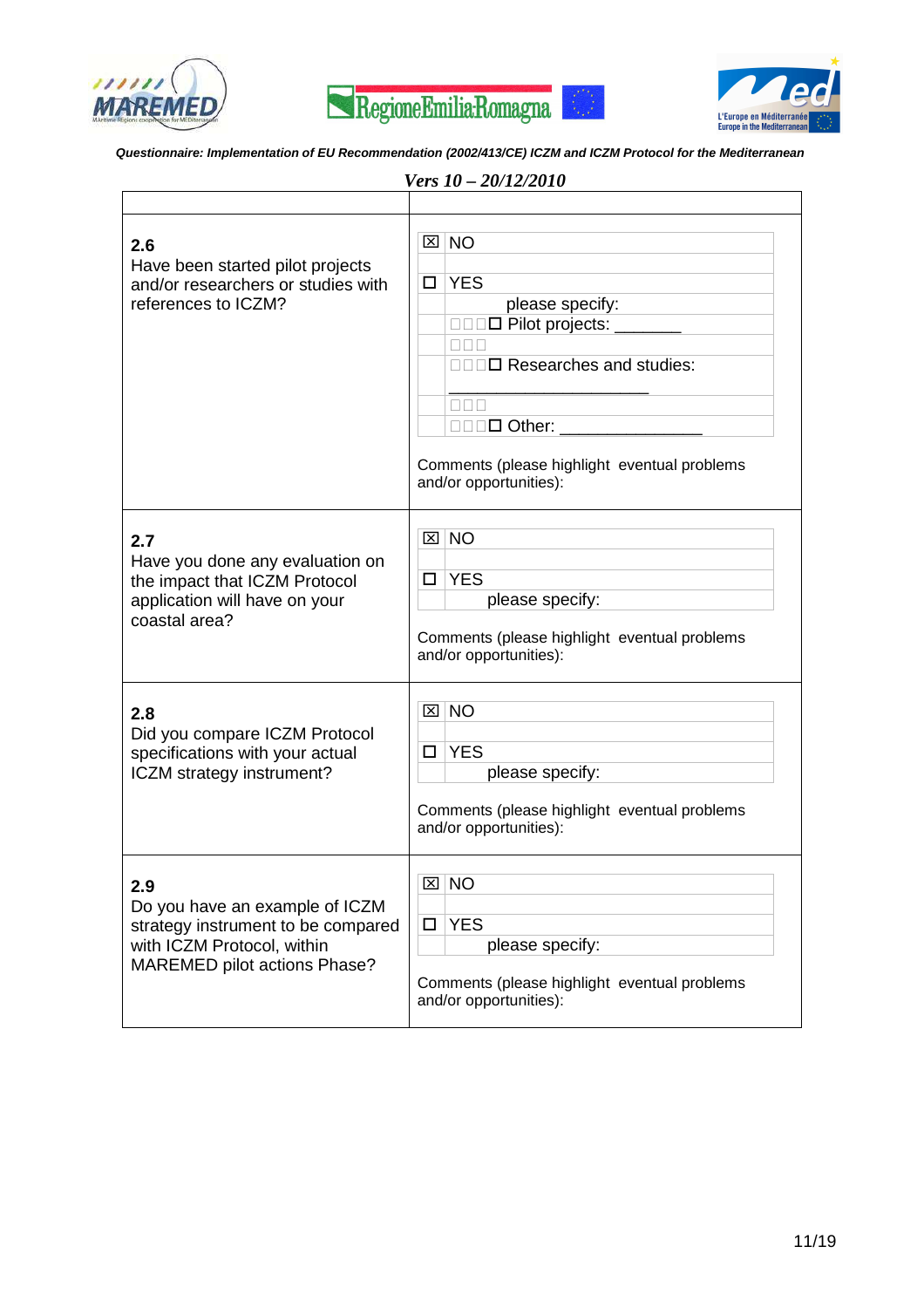





*Vers 10 – 20/12/2010* 

### **SECTION 3 – Evaluation on ICZM progresses and coastal zone governance status.**

The requested information are aimed to give an overall evaluation of progresses achieved in terms of governance and sustainable development of coastal zone.

| 3.1<br>Have been made<br>progresses in coordination<br>and horizontal integration<br>among the different sectors<br>operating on the coast?                    | $\boxtimes$ NO<br>$\square$ YES<br>please specify:<br>Comments (please highlight eventual problems and/or opportunities):        |
|----------------------------------------------------------------------------------------------------------------------------------------------------------------|----------------------------------------------------------------------------------------------------------------------------------|
| 3.2<br>Have been made<br>progresses in coordination<br>and vertical integration<br>among the different levels of<br>governance?                                | $\boxtimes$ NO<br><b>YES</b><br>$\Box$<br>please specify:<br>Comments (please highlight eventual problems and/or opportunities): |
| 3.3<br>Have been made<br>progresses in fostering<br>stakeholders participation?                                                                                | $\boxtimes$ NO<br><b>YES</b><br>$\Box$<br>please specify:<br>Comments (please highlight eventual problems and/or opportunities): |
| 3.5<br>Have progresses been<br>made in <b>education</b> as<br>support for ICZM in the long<br>term?<br>3.5a<br>Do you Have specific tools?<br>(please describe | <b>NO</b><br>$\mathbf{\overline{X}}$<br><b>YES</b><br>$\Box$<br>please specify:<br><b>NO</b><br>⊠<br><b>YES</b><br>$\Box$        |
|                                                                                                                                                                | please specify:<br>Comments (please highlight eventual problems and/or opportunities):                                           |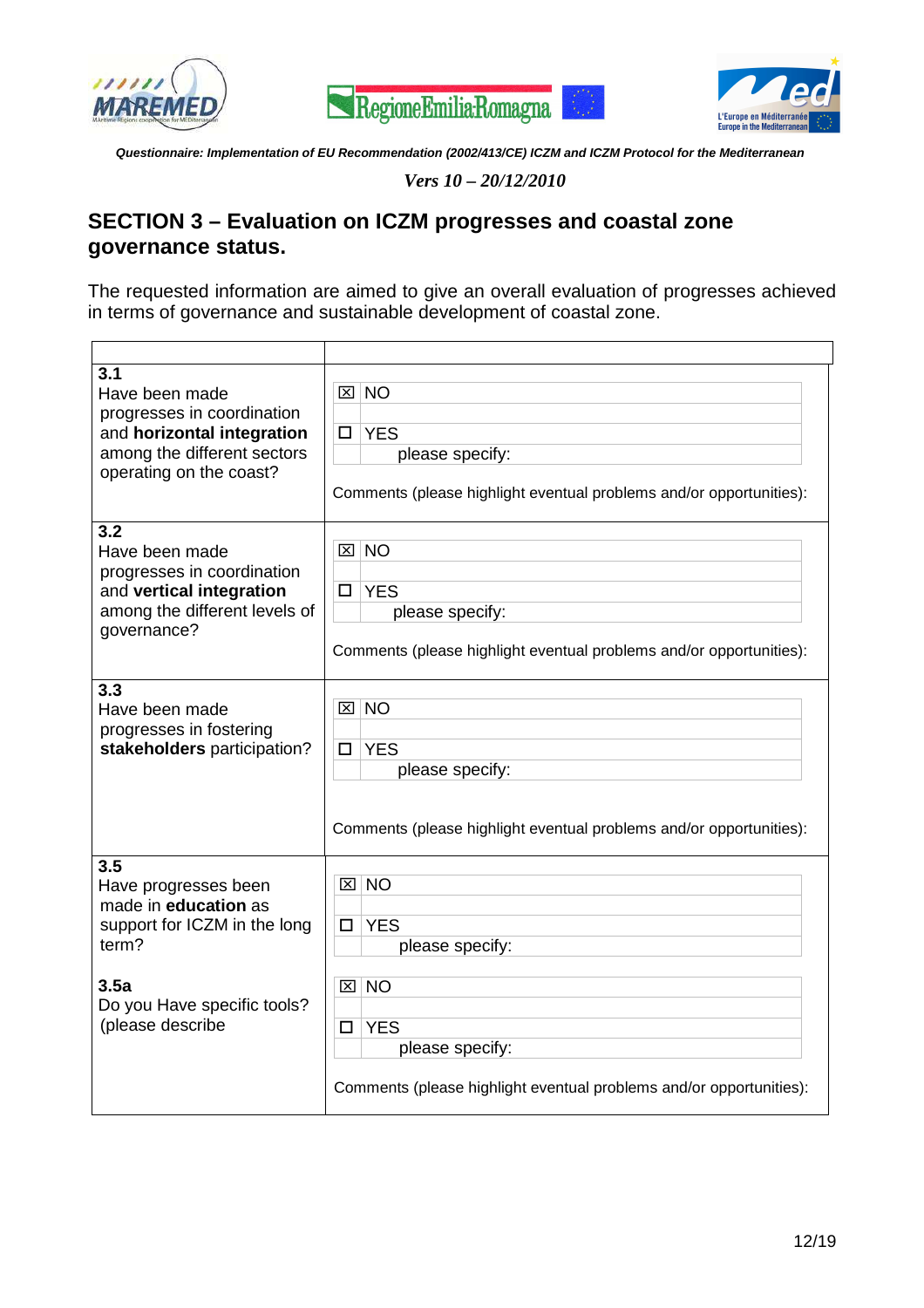





| $Vers 10 - 20/12/2010$                                                                                                                                                           |                                                                                                                                                                                                                                                                                                                                                                                         |  |
|----------------------------------------------------------------------------------------------------------------------------------------------------------------------------------|-----------------------------------------------------------------------------------------------------------------------------------------------------------------------------------------------------------------------------------------------------------------------------------------------------------------------------------------------------------------------------------------|--|
|                                                                                                                                                                                  |                                                                                                                                                                                                                                                                                                                                                                                         |  |
| 3.6<br>Have progresses been<br>made in making the use of<br>coastal zones resources,<br>(including space/land,<br>beaches, sediments, etc),<br>more rational and<br>sustainable? | $\boxtimes$ NO<br>$\square$ YES<br>please specify:<br>Comments (please highlight eventual problems and/or opportunities):                                                                                                                                                                                                                                                               |  |
| 3.7<br>Have been made<br>progresses in making<br>coastal zones more<br>resilient and prepared for<br>climate change?                                                             | <b>NO</b><br>⊠∣<br><b>YES</b><br>$\Box$<br>please specify:                                                                                                                                                                                                                                                                                                                              |  |
|                                                                                                                                                                                  | Comments (please highlight eventual problems and/or opportunities):                                                                                                                                                                                                                                                                                                                     |  |
| 3.8<br>Have been made<br>progresses in fostering<br>sustainable economic<br>development in the coastal<br>zone?                                                                  | $\boxtimes$ NO<br><b>I DON'T KNOW</b><br>$\Box$<br>YES fostering the use of renewable energies<br>□<br>YES fostering the energy efficiency<br>□<br>YES fostering occupation<br>YES smoothing conflicts among sectors<br>YES involving local operators in the ICZM process<br>□<br>Other<br>0.<br>please specify:<br>Comments (please highlight eventual problems and/or opportunities): |  |
| 3.9<br>Have been made<br>progresses in fostering<br>sustainable social<br>development in the coastal<br>zone?                                                                    | <b>NO</b><br>⊠∣<br><b>I DON'T KNOW</b><br>□<br>□<br>YES, in encouraging participation<br>YES through information/education<br>□<br>YES increasing creative activities<br>□<br>YES involving residents in ICZM<br>□<br>Other<br>□<br>please specify:<br>Comments (please highlight eventual problems and/or opportunities):                                                              |  |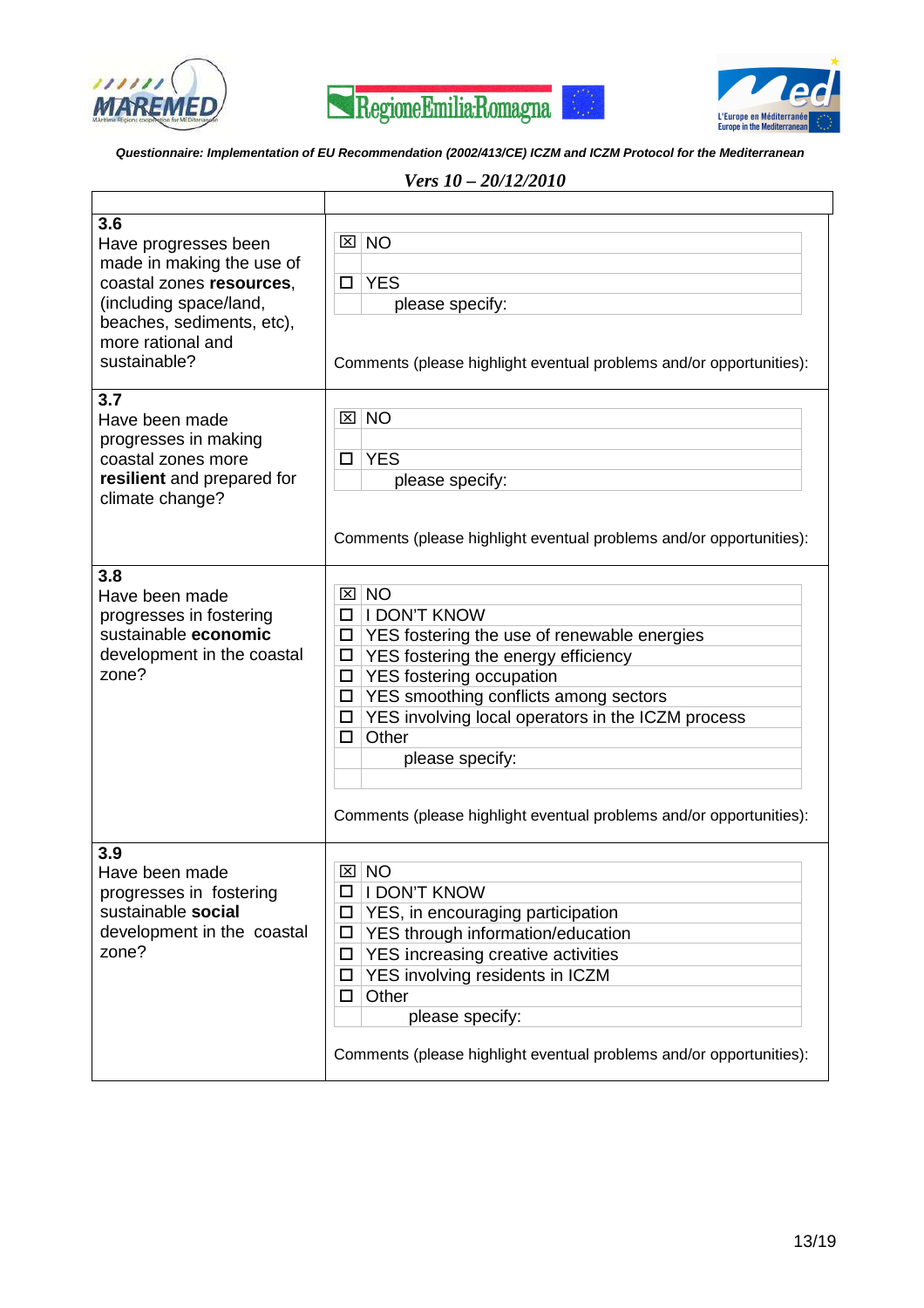





**Questionnaire: Implementation of EU Recommendation (2002/413/CE) ICZM and ICZM Protocol for the Mediterranean** 

| 3.10<br>Have been made<br>progresses in fostering<br>sustainable<br>environmental/ecologic<br>development in the coastal<br>zone?             | $\boxtimes$ NO<br><b>I DON'T KNOW</b><br>□<br><b>YES</b> promoting ecosystem-based approach<br>□<br><b>YES</b> establishing protected areas<br>$\Box$<br>YES entering the environment in decision-making<br>$\Box$<br>YES involving scientific referees in ICZM<br>$\Box$<br>Other<br>□<br>please specify:<br>Comments (please highlight eventual problems and/or opportunities):                                                                                                                    |
|-----------------------------------------------------------------------------------------------------------------------------------------------|------------------------------------------------------------------------------------------------------------------------------------------------------------------------------------------------------------------------------------------------------------------------------------------------------------------------------------------------------------------------------------------------------------------------------------------------------------------------------------------------------|
| 3.10<br>What are the issues that still<br>require significant action?<br>Where can you do more?                                               | Strategic approach to future management of the coast<br>$\mathbf{X}$<br>$\boxtimes$ Participation<br>$\boxtimes$ Integration<br>Governance<br>⊠<br>Other<br>□<br>please specify:<br>Comments (please highlight eventual problems and/or opportunities):                                                                                                                                                                                                                                              |
| 3.11<br>In relation to issues referred<br>to question n 3.10, which<br>are the areas and sectors<br>that still require significant<br>action? | Coastal defense<br>$\Box$<br>Fishing and aquaculture<br>$\Box$<br>$\boxtimes$ Industry<br>Agriculture<br>$\Box$<br><b>⊠ Marine Transports</b><br>$\Box$ Energy<br>$\boxtimes$ Management of protected areas<br>$\Box$ Institution of protected areas<br>Restoration of cultural heritage<br>$\Box$<br>⊠ Employment<br><b>⊠</b> Tourism<br>$\boxtimes$ Education<br>Social issues addressing<br>Other<br>□.<br>please specify:<br>Comments (please highlight eventual problems and/or opportunities): |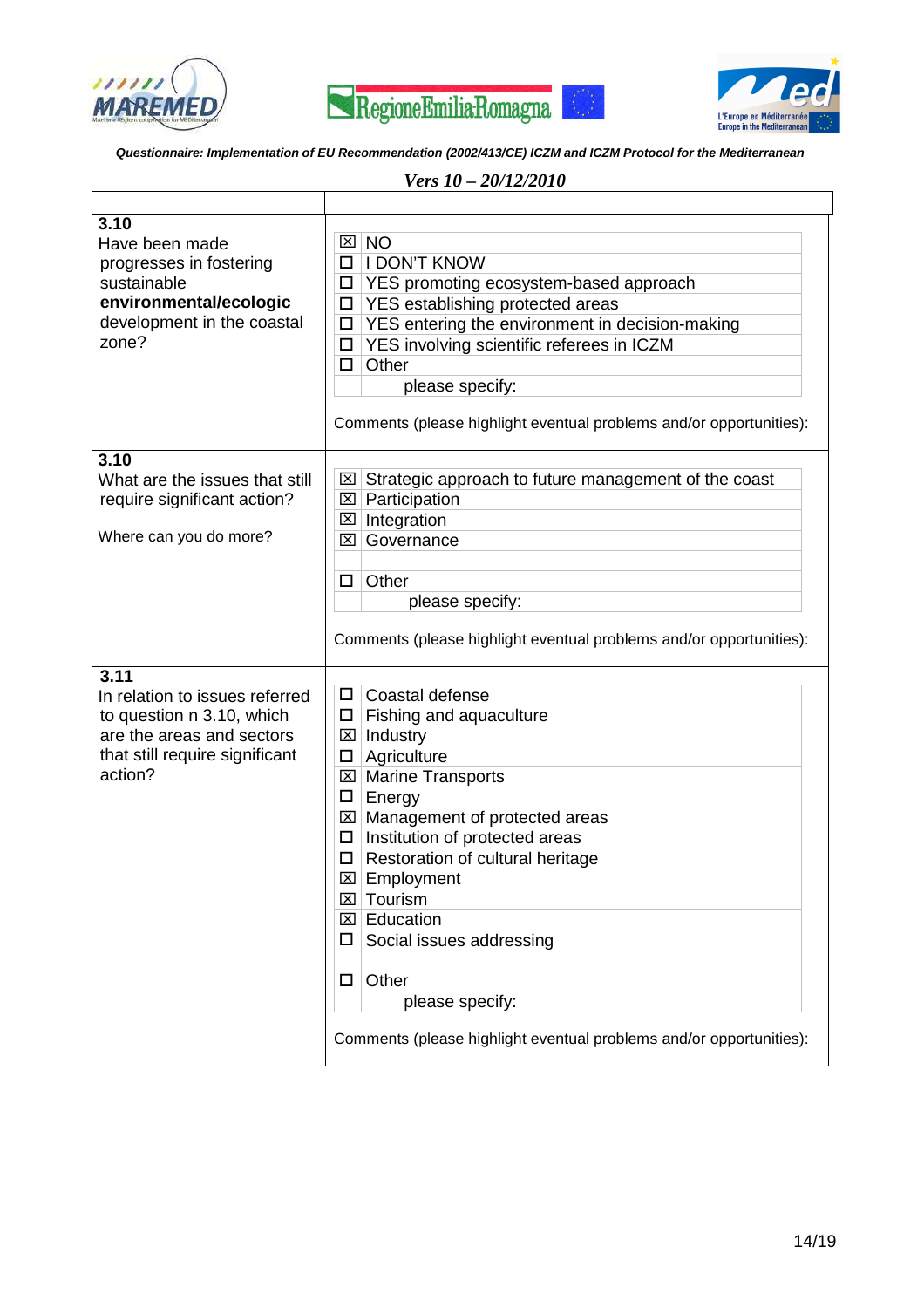





| $Vers 10 - 20/12/2010$                                                                                                                  |                                                                                                                                                   |  |
|-----------------------------------------------------------------------------------------------------------------------------------------|---------------------------------------------------------------------------------------------------------------------------------------------------|--|
|                                                                                                                                         |                                                                                                                                                   |  |
| 3.12<br>It has been made progress<br>with regard to the planning<br>and management of the<br>land-sea interface?                        | <b>NO</b><br>$\mathbf{\overline{X}}$<br><b>YES</b><br>□<br>please specify:<br>Comments (please highlight eventual problems and/or opportunities): |  |
| 3.13<br>There have been projects,<br>programs or actions<br>concerning coastal issues<br>within the ICZM?                               | $\boxtimes$ NO<br><b>YES</b><br>П.<br>please specify:<br>Comments (please highlight eventual problems and/or opportunities):                      |  |
| 3.14<br>There have been projects,<br>programs or actions<br>concerning coastal issues<br>within the ICZM with your<br>neighbor regions? | $\boxtimes$ NO<br>□ YES<br>please specify:<br>Comments (please highlight eventual problems and/or opportunities):                                 |  |

### **SECTION 4 – Governance of ICZM**

Please go to the Questionnaire "Governance of ICZM" prepared by the Maremed LP and enclosed to this document.

# **Internal Governance and budget**

- Do you have a political delegate specially dedicated to ICZM policy ?

No.

- Do you have an official ICZM policy identified with a publishable document in a website?

No.

- What is your office dedicated to ICZM policy ?

No.

- Do you have a specialized budget for ICZM policy ?

No.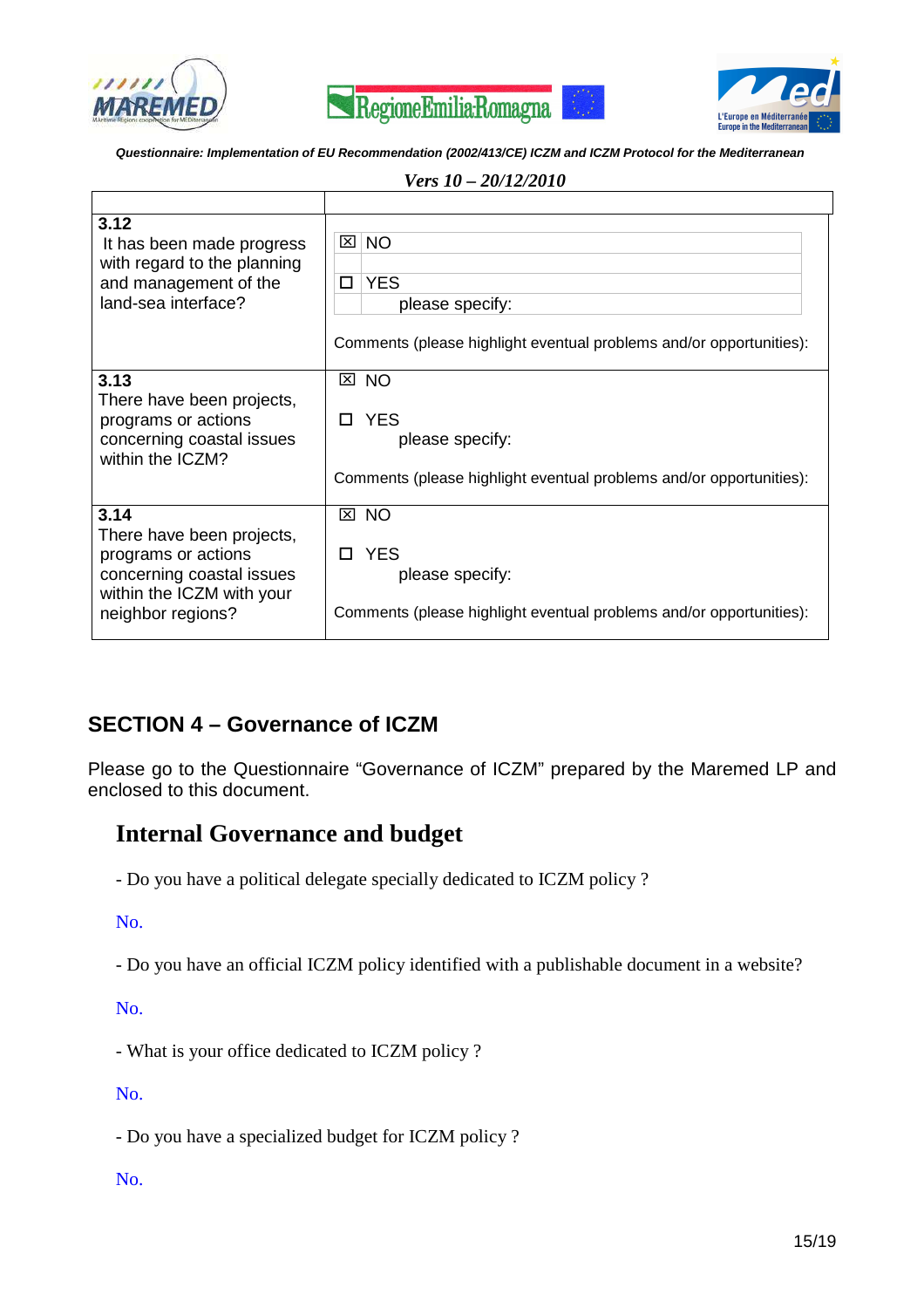





#### *Vers 10 – 20/12/2010*

### **Tools of Maritime policies**

- Do you have a database or a GIS or a part of your global GIS dedicated to ICZM ? (You can give a link for MAREMED website).

#### No.

- Do you have a ICZM consultation structure with maritime activities representant ?

We don't have, although the State Government and particularly the General Department of the Coast and Sea Sustainability has a Commission named "Mar Menor".

- Do you have a regular consultation event on ICZM theme or a regular publication for professional or public?

No.

- What are the National and regional laws you use for ICZM theme; are they publishable on the website? (English version) or do you have a link on a website ?

#### National Laws

Ley 13/2010, por la que se modifica la ley 1/2005 sobre derechos de emisión de gases de efecto invernadero. Ley 34/2007, de 15 de noviembre, de calidad del aire y protección de la atmosfera. Real Decreto 1370/2006, aprobación del Plan Nacional de asignación de derechos de emisión de gases. Ley 1/2005, por la que se regula el régimen del comercio de derechos de emisión de gases. Ley 41/2010 de 29 de diciembre, de protección del medio marino. Ley 42/2007, de 13 de diciembre, del patrimonio natural y la biodiversidad. Ley 10/2006, de 28 de abril, por la que se modifica la ley 43/2003, de 21 de noviembre, de Montes. Ley 43/2003, de 21 de noviembre de montes. Ley 37/2003, de 17 de noviembre, del ruido. Ley 6/2001 Impacto ambiental 2001 Ley 3/2001, de 26 de marzo, de Pesca Marítima del Estado 2001 Ley 6/1998, de 13 de abril, sobre régimen del suelo y valoraciones 1998 Ley 10/1998, de 21 de abril, de Residuos. BOE número 96 de 22 de abril de 1998 Ley 1/1970, de 4 de abril, de caza 1970 Ley 22/1988, de 28 de julio, de Costas. 1988 Real Decreto 1474/1989, de 1 de diciembre, por el que se aprueba el Reglamento General para Desarrollo y Ejecución de la Ley de 22/1988 de Costas. 1989 Ley 38/1995, de 12 de diciembre, sobre el Derecho de Acceso a la información en materia de Medio Ambiente 1995 Ley 27/1992, de 24 de noviembre, de Puertos del Estado y de la Marina Mercante, modificada por Ley 62/1997, de 26 de diciembre 1992 Ley 48/2003, de 26 de noviembre, de régimen económico y de prestación de servicios de los puertos de interés general 2003 Ley 33/2003, de 3 de noviembre, del Patrimonio de las Administraciones Públicas 2003 Ley 7/1985, de 2 de abril, reguladora de las Bases del Régimen Local. 1985 Real Decreto de Ley 1302/1986, de 28 de junio, de Evaluación de Impacto Ambiental 1986 Ley 4/1989, de 27 de marzo, de conservación de los espacios naturales y de la fauna y flora silvestres 1989

Ley de Patrimonio Histórico Español 1985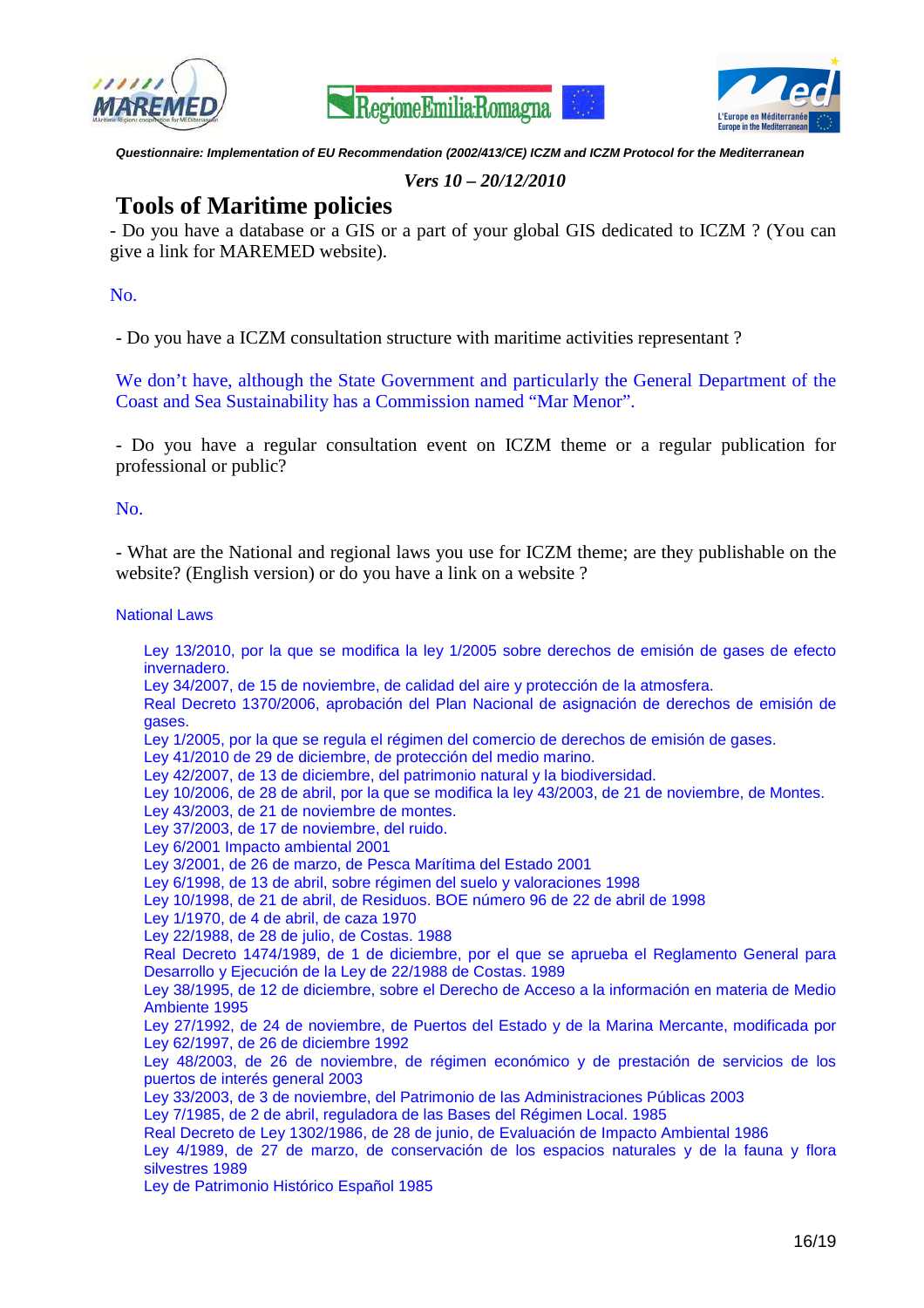





#### *Vers 10 – 20/12/2010*

Real Decreto Legislativo 1/2001, de 20 de julio, por el que se aprueba el texto refundido de la Ley de Aguas 1985 Real Decreto 1131, de 30 de septiembre, de aprobación del reglamento para la ejecución del RD 1302 sobre Evaluación de Impacto Ambiental 1988 ley 4, de 13 de enero, de modificación de la 30/1992 del régimen jurídico de las administraciones públicas y del procedimiento administrativo común 1999 Ley de Ordenación de los Transportes Terrestres 1987 19/1995 de 4 de julio, de Modernización de las Explotaciones Agrarias 1995 Ley 30/1992, de 26 de noviembre de Régimen Jurídico de las Administraciones públicas 1992 Ley 16/2002, de 1 de julio, de Prevención y Control Integrados de la Contaminación 2002 Ley 21/1992, de 16 de julio, "Ley de Industria". (BOE 23.07.1992) 1992 Ley 34/1998, de 7 de octubre, del sector de hidrocarburos. 1998 LEY 54/1997, de 27 noviembre, del Sector Eléctrico 1997 Ley 22/1973, de 21 de julio, de Minas 1973 Ley 54/1980, de 5 de noviembre, de modificación de la Ley 22/1973, de 21 de julio, de Minas 1980 Decreto 506/1.971, de 25 de Marzo, por el que se aprueba el Reglamento para la ejecución de la ley de caza de 4 de Abril de 1.970 1971 95 Ley 23/1984, de 25 de junio, de cultivos marinos (BOE nº 153 de 27 de junio de 1984) 1984 Real Decreto 435/20004 que regula el Inventario de Zonas Húmedas 2004 Plan nacional de Contingencias 23/02/2001 OMC 2002 Real Decreto 121/2004 sobre identificación de productos pesqueros 2004 Real 439/1990 de Catálogo de Especies Amenazadas 1990 Real Decreto 9/2002 de medidas para buques con mercancías peligrosas 2002 Real Decreto 1381/2002 sobre recepción de deshechos de buques en los puertos 2002

#### Regial Laws

Ley 2/2007, de 12 de marzo, de Pesca Marítima y Acuicultura de la Región de Murcia. Ley 6/2005, de 1 de julio, de modificación de la Ley 3/1996, de 16 de mayo, de Puertos de la Comunidad Autónoma de la Región de Murcia. Decreto Legislativo 1/2005 por el que se aprueba el texto refundido de la ley de suelo de Murcia. Decreto 48/2003 Plan de residuos Urbanos y de residuos no peligrosos de la Región de Murcia. Ley 3/1987, de 23 de abril, de protección y armonización de usos del Mar Menor. Decreto 36/92 Red regional de previsión y vigilancia de la Contaminación Atmosférica. Ley 4/1992, de 30 de julio, de Ordenación y Protección del Territorio de la Región de Murcia. Ley 3/1996, de 16 de mayo, de Puertos de la Comunidad Autónoma de la Región de Murcia.

Ley 3/2000, de 12 de julio, de Saneamiento y Depuración de Aguas Residuales de la Región de Murcia e Implantación del Canon de Saneamiento.

Ley 1/1995, de 8 de marzo, de Protección del Medio Ambiente de la Región de Murcia. Decreto 16/1999, sobre vertidos de aguas industriales al alcantarillado.

We don't have an integrated website that contains this legislation.

#### **Bottom up governance; for ICZM theme**

Do you have common tools, formal relations, or data exchange on ICZM thematic with your State?

No.

Do you have common tools, formal relations, or data exchange on ICZM thematic with EU?

No.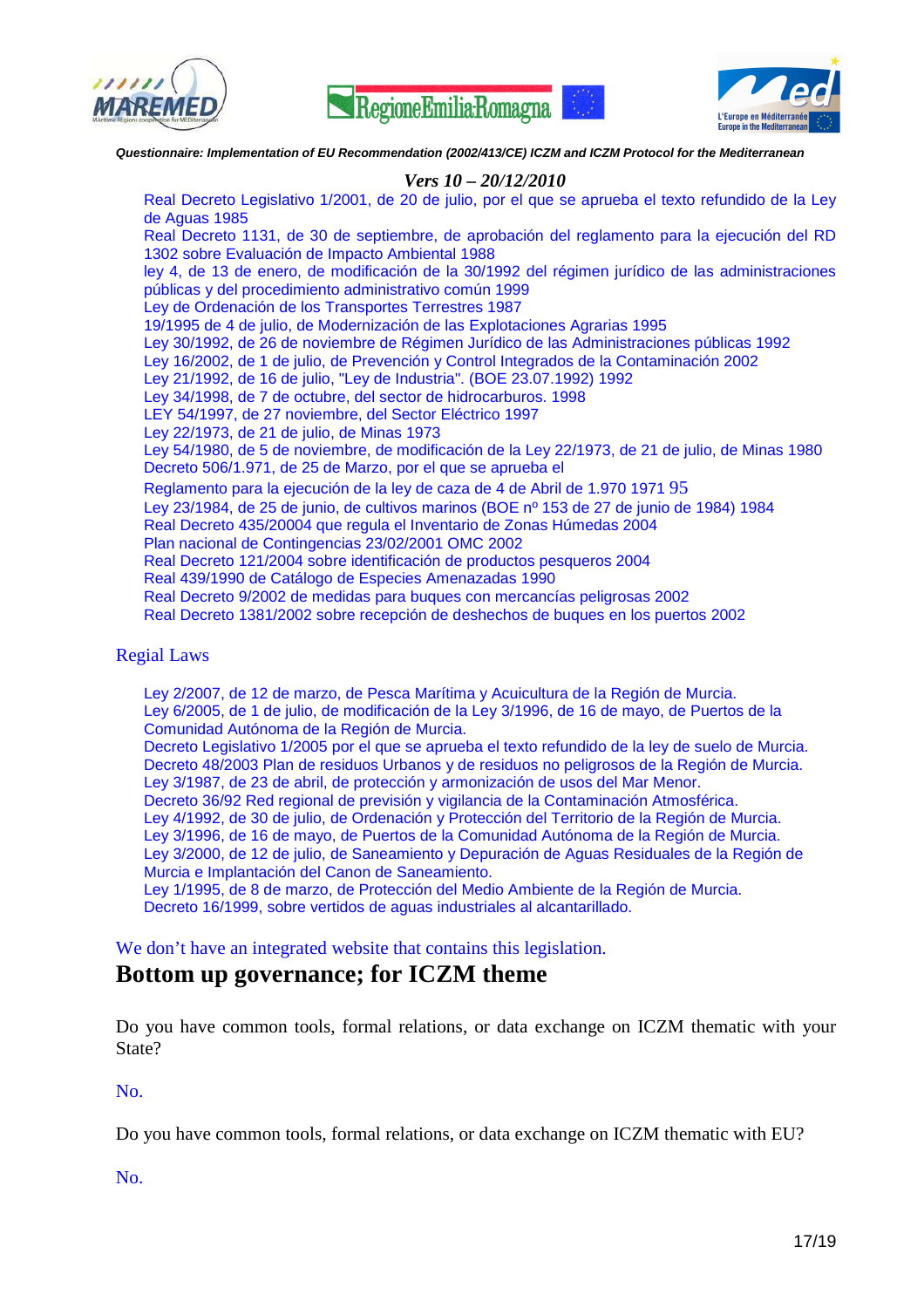





### *Vers 10 – 20/12/2010*

Do you have common tools, formal relations, or data exchange on ICZM thematic with MAP or one of its CAR (PAP/CAR, Plan Bleu...)?

#### No.

# **Top down governance; for ICZM theme**

Did you transfer management or do you have a co-management process for ICZM with:

- other levels of local government;
- professionals;
- NGOs

No.

### **Relations with the research organisations**

Did you create programs of exchange of needs and results with your searchers in the ICZM themes?

No.

Do you work in any way with private or public research institutions (private companies, universities, etc.)

No.

### **Transnational governance;**

Are you involved in thematic networks for ICZM themes (CPMR...EU-MAP, working groups...);

No.

Are you involved in thematic projects (EU, MAP) and how would you describe the sustainability of the network at the end of the projects

No.

Are you involved in inter-regional or inter-state agreements for ICZM theme?

No.

### **SECTION 5 – Information on questionnaire compilation**